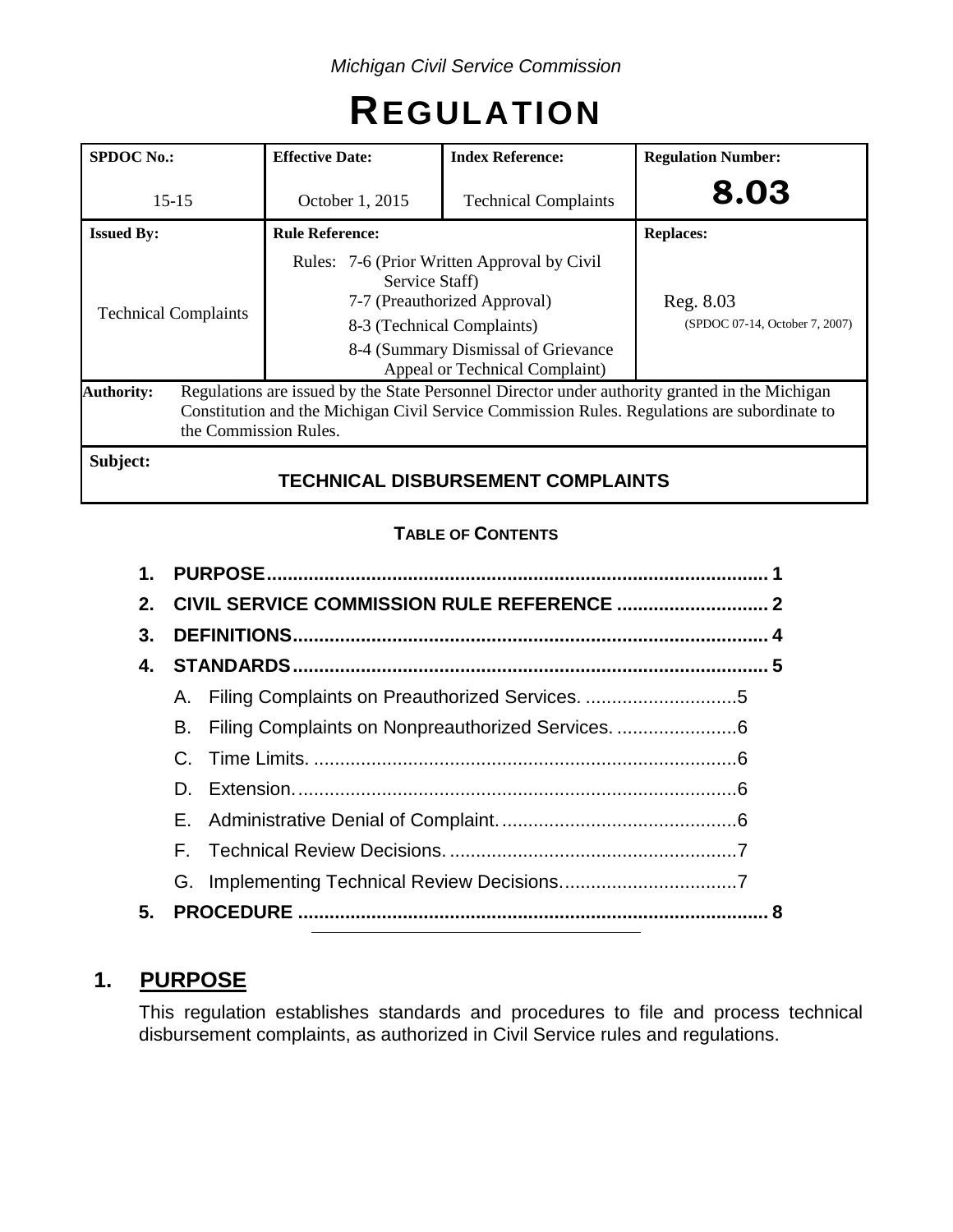# **2. CIVIL SERVICE COMMISSION RULE REFERENCE**

**Note:** This section reprints only selected Civil Service Commission Rules for quick reference by the reader. Additional rules may apply. The complete, current version of the rules can be found at **[www.mi.gov/mdcs](http://www.mi.gov/mdcs)**.

#### *Rule 7-6 Prior Written Approval by Civil Service Staff*

*\* \* \**

#### *7-6.4 Complaint Regarding Technical Decision*

*An interested party who participated at the civil service staff review may file a technical disbursement complaint as provided in rule 8-3 [Technical Complaints]. The technical complaint must be received by the civil service technical review staff and all other interested parties within 14 calendar days after the date the technical disbursement decision is issued.*

#### *Rule 7-7 Preauthorized Approval*

*\*\*\**

#### *7-7.5 Complaints or Appeals*

*Any complaint regarding the use of the preauthorized approval process or any disbursements for personal services made or authorized under the preauthorized approval process must be brought under the procedures authorized in rule 7-9. Any complaint regarding a technical decision to add personal services to the preauthorized list must be brought by an interested party under the technical appeal procedures in rule 8-3 [Technical Complaints].*

*\*\*\**

#### *Rule 8-3 Technical Complaints*

#### *8-3.1 Complaint Regarding Technical Decision Authorized*

*An authorized individual, appointing authority, or organization may file a technical complaint with civil service technical review staff, as provided in this rule and the regulations.*

*\*\*\**

*(b) Technical disbursement complaint. An interested party authorized in rule 7-6.4 [Complaint Regarding Technical Decision] may file a technical disbursement complaint.*

*\*\*\**

#### *8-3.2 Time Limits*

*\*\*\**

*(b) Other technical complaints. A technical classification complaint or technical disbursement complaint must be filed within 14 calendar days after the date the civil service staff issued the original technical decision.*

#### *8-3.3 Civil Service Technical Review*

- *(a) Referral to technical review officer. If the technical complaint is not administratively dismissed under rule 8-4 [Summary Dismissal], a technical review officer shall conduct an expeditious review in accordance with the civil service rules and regulations.*
- *(b) Technical review procedures.*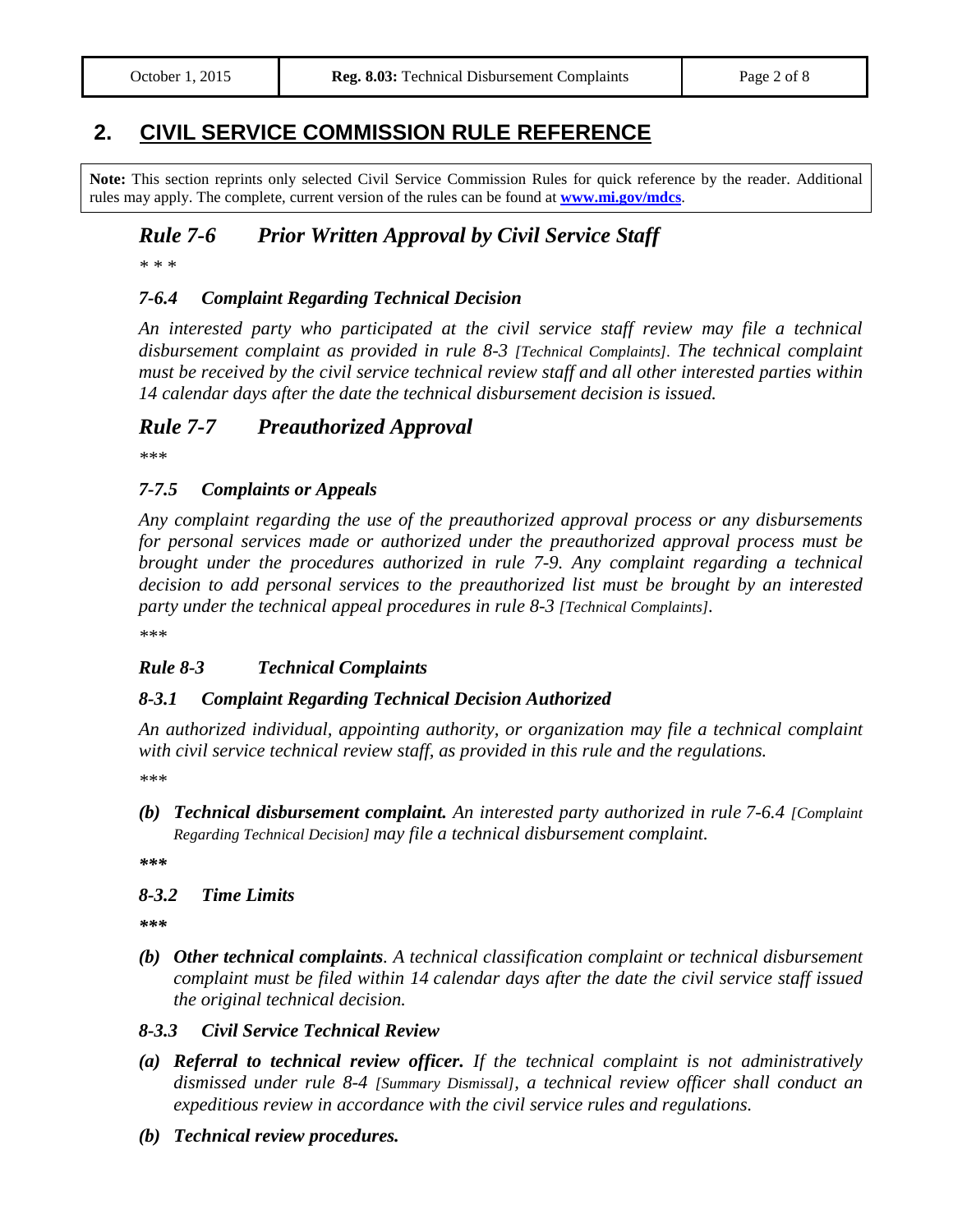- *(1) Hearing not authorized. A technical review officer is not authorized to conduct a hearing.*
- *(2) \*\*\**
- *(3) Technical review decision. At the conclusion of the technical review, the technical review officer shall issue a final technical review decision setting forth the review officer's material findings of fact, conclusions of law, and remedial orders, if any. The final technical review decision shall be based on (1) the technical expertise of the review officer, (2) the civil service rules and regulations, (3) agency records, and (4) the documents and written submissions of the parties. In a review of a technical appointment complaint, the technical review officer shall also consider the written recommendation of the hearing officer on any certified question of fact.*

#### *8-3.4 Further Appeal to Commission Authorized*

*An interested party in a technical review proceeding may file an appeal of a final technical review decision, including a summary dismissal of the technical complaint, to the civil service commission, as provided in the civil service rules and regulations.*

#### *8-3.5 Effective Date of Decision of Technical Review Officer*

- *\*\*\**
- *(b) Technical disbursement review. A final technical review decision on a technical disbursement complaint is effective as follows:*
	- *(1) Request approved.*
		- *(A) If an initial civil service staff decision approving a request became effective under rule 7-6.3 [Effective Date of Staff Decision], a decision of a technical review officer also approving the request is effective immediately and the appointing authority may continue to make disbursements for the personal services until the civil service commission or a court of competent jurisdiction rules otherwise.*
		- *(B) If civil service staff initially denied a request, a technical review decision approving a request is effective 15 calendar days after the date the decision is issued, unless a later date is specified in the decision. An interested party intending to appeal the technical review decision to the civil service commission may file a request that the state personnel director order the effective date of the decision stayed pending appeal. The request for a stay must be filed within 14 calendar days after the date the technical review decision is issued. The director may stay the effective date of the technical review decision pending appeal to the commission if the director determines that (1) it is unlikely that the request meets any of the standards for approval and (2) a stay is in the best interests of the classified service.*
	- *(2) Request denied. If civil service staff initially approved a request, a technical review decision disapproving the request is final and binding on the parties 29 calendar days after the date the decision is issued, unless either (1) the decision provides for a later effective date or (2) an interested party files a timely application for leave to appeal to the civil service commission within 28 calendar days after the date the decision was issued. If an interested party files a timely application for leave to appeal, the effective date of the technical review decision is automatically stayed and the*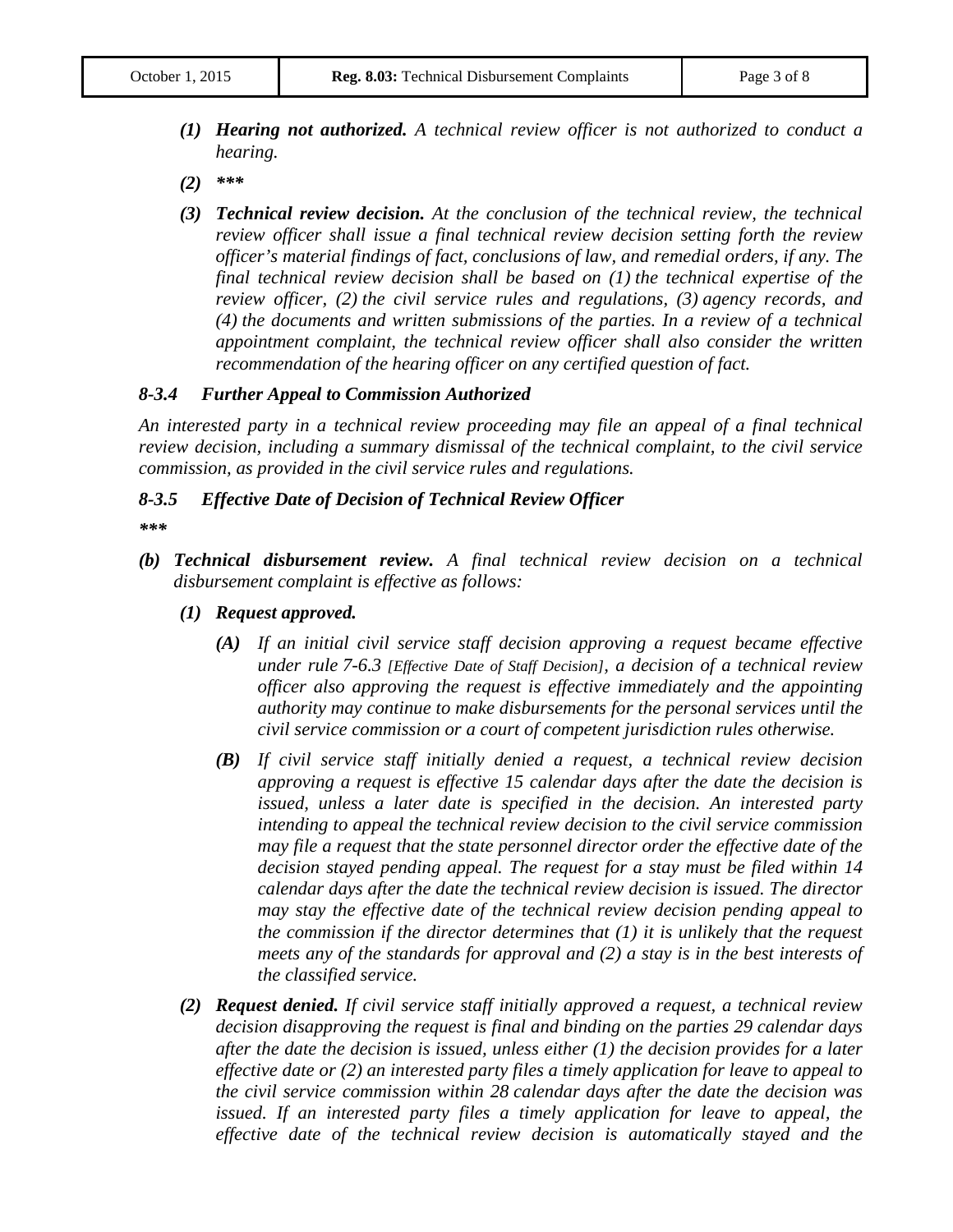*appointing authority may continue to make disbursements for the personal services until the civil service commission or a court of competent jurisdiction rules otherwise.*

*\* \* \**

#### *Rule 8-4 Summary Dismissal of Grievance Appeal or Technical Complaint*

*A civil service adjudicating officer may summarily dismiss a grievance appeal or technical complaint for any of the following reasons:*

- *(a) Not Authorized. The adjudicating officer lacks the authority to consider the grievance appeal or technical complaint under the civil service rules and regulations for either of the following reasons:*
	- *(1) The grievant or technical complainant is not authorized to file the grievance, grievance appeal, or technical complaint.*
	- *(2) The subject matter of the grievance, grievance appeal, or technical complaint is not reviewable in the forum selected.*
- *(b) Lack of jurisdiction. Civil service staff or the civil service commission lacks jurisdiction over a necessary party or over the subject matter of the grievance appeal or technical complaint.*
- *(c) Untimeliness. The grievance, grievance appeal, or technical complaint was not filed timely.*
- *(d) Another action pending. Another civil service action has been initiated between the same parties involving substantially the same grievance or technical complaint.*
- *(e) Barred by prior claim. Substantially the same grievance or technical complaint was adjudicated to finality in another action between the same parties.*
- *(f) Failure to respond. A grievant or technical complainant fails to respond to a deficiency notice issued by civil service staff, as provided in the civil service rules and regulations.*

## **3. DEFINITIONS**

#### **A. Civil Service Commission Rule Definitions**

- 1. *Adjudicating officer means the state personnel director or other civil service administrative officer, technical review officer, hearing officer, arbitrator, or other officer authorized to make a decision reviewable by the civil service commission.*
- 2. *Good cause means an acceptable excuse for failing to file or take other required action timely.* Good cause *does not include a person's own carelessness, negligence, or inattention to the filing or other requirements.*
- 3. *Interested party, in a review of a technical disbursement decision, means a party that filed a request or a written appearance in the initial civil service staff review of the request*.
- 4*. Party means any of the following persons or organizations:*

*\* \* \**

*(d) Party, in a review of a technical disbursement decision, means any of the following:*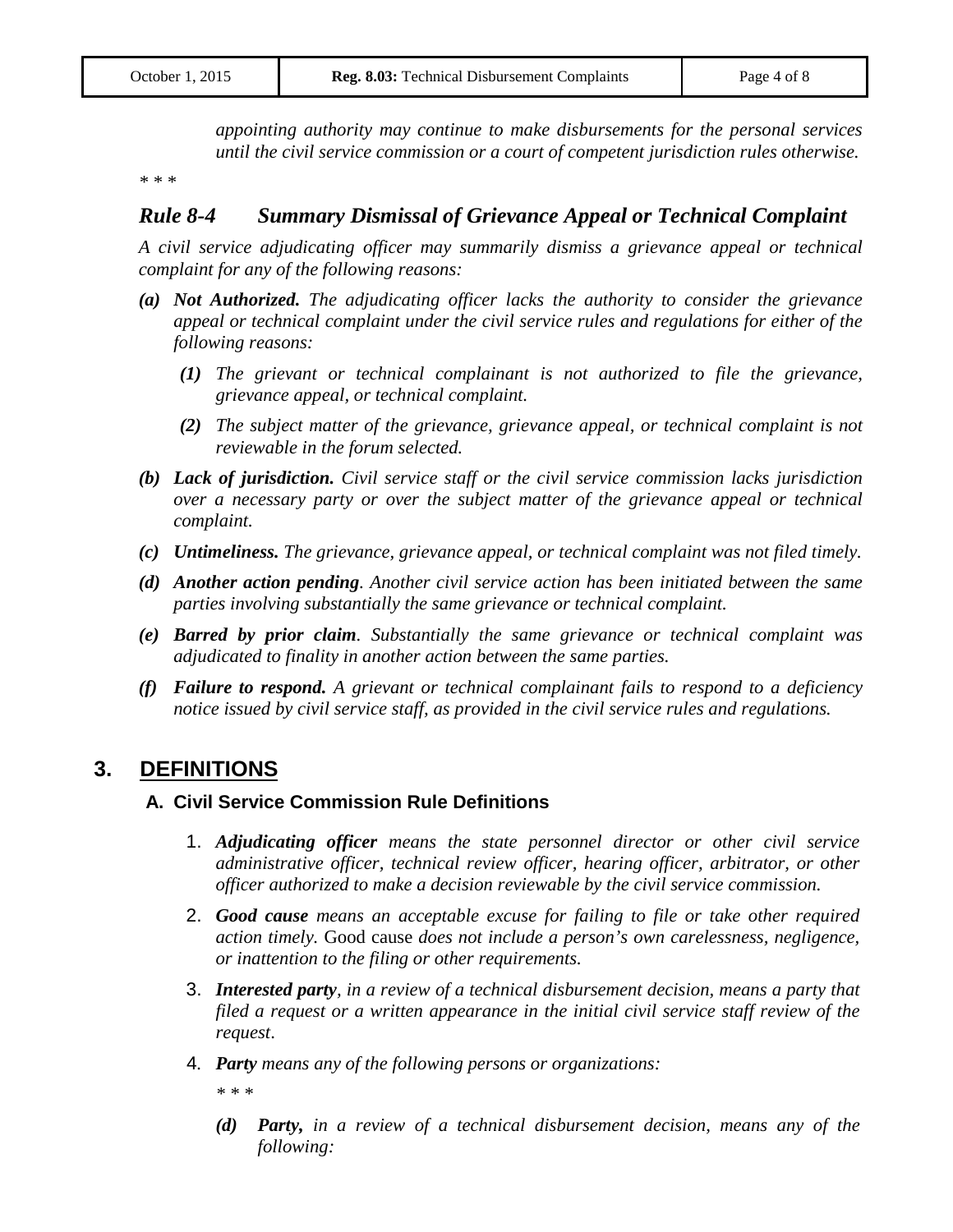| (1) | The appointing authority that files a request under rule 7-6 [Prior Written]    |
|-----|---------------------------------------------------------------------------------|
|     | Approval by Civil Service Staff) or rule 7-7 [Preauthorized Approval] regarding |
|     | disbursements for personal services.                                            |

- *(2) An exclusive representative of a classified employee with a direct interest in the technical disbursement decision.*
- *(3) A nonexclusively represented classified employee with a direct interest in the technical disbursement decision.*
- *(4) A limited recognition organization appearing on behalf of a classified employee with a direct interest in the technical disbursement decision.*
- *(5) The office of the state employer.*
- *(6) Any other person or organization with a demonstrable special interest in the technical disbursement decision who (1) petitions to participate in the civil service staff review and (2) is authorized by the civil service staff to participate in the review.*
- 5*. Technical complainant means any of the following persons when directly affected and aggrieved by a technical decision:*
	- *(a) An applicant for employment.*
	- *(b) A classified employee.*
	- *(c) An appointing authority.*
	- *(d) The office of the state employer.*
	- *(e) Any other person or organization specifically authorized by civil service rule or regulation to file a technical complaint.*
- 6. *Technical complaint means a written complaint that a technical decision (1) violated article 11, section 5, of the Michigan constitution, (2) violated a civil service rule or regulation, or (3) was arbitrary and capricious.*
- 7. *Technical decision includes each of the following individual decisions: \*\*\**
	- *(b) Technical disbursement decision means a civil service staff decision authorized under rule 7-6 [Prior Written Approval by Civil Service Staff] or rule 7-7 [Preauthorized Approval] regarding disbursements for personal services.*

**\*\*\***

## **4. STANDARDS**

#### **A. Filing Complaints on Preauthorized Services.**

1. Any complaint regarding the use of the preauthorized approval process or any disbursements for personal services made or authorized under the preauthorized approval process may be brought only under the procedure authorized in rule 7-9.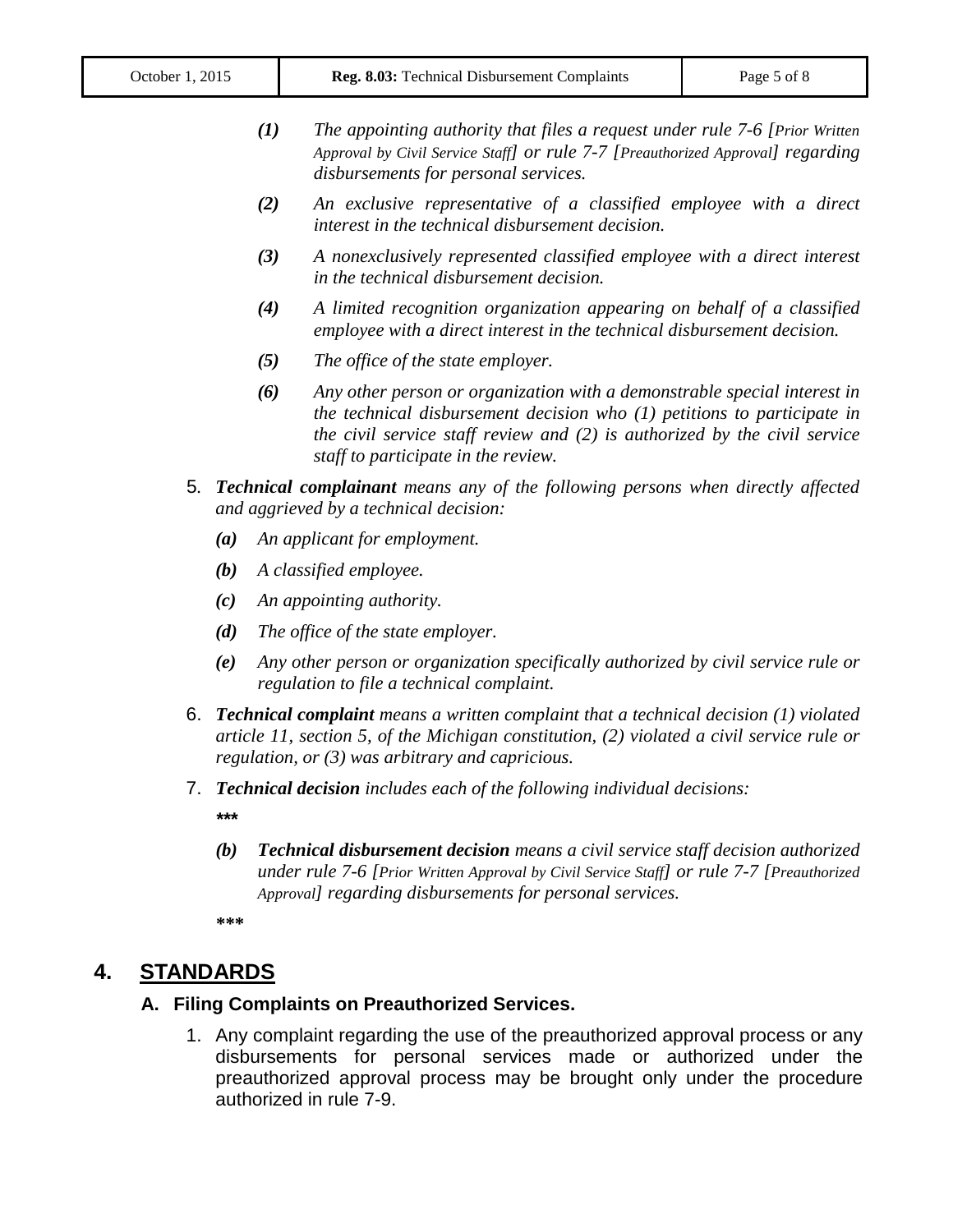2. Any complaint regarding a technical decision to add personal services to the preauthorized list may be brought only by an interested party under the technical complaint procedures in rule 8-3 and this regulation.

#### **B. Filing Complaints on Nonpreauthorized Services.**

#### 1. **Authorized to Complain.**

Only an interested party who participated in the timely submission of all relevant data and information at the initial staff review may file a technical disbursement complaint with the Office of Technical Complaints. The technical disbursement complaint must be submitted using the Technical Complaint form (CS-212) to [MCSC-OTC@mi.gov.](mailto:MCSC-OTC@mi.gov)

#### 2. **Complaint.**

The technical complaint is the final opportunity for the complainant to offer new evidence into the administrative record without needing to demonstrate a legal basis to add the evidence. The complaint must include the following:

- a. All information required in part A of the CS-212 for each complainant.
- b. A clear and concise description of the technical decision being complained of in Part B of the CS-212, including any additional information required in the instructions for the form.
- c. A complete statement of why the technical decision (1) violated article 11, section 5 of the Michigan Constitution; (2) violated a Civil Service rule or regulation; or (3) was arbitrary and capricious.
- d. All documentary evidence that the complainant believes supports the technical complaint.
- e. A clear statement of the desired outcome of the complaint. The outcome must be within the authority of Civil Service staff to grant.
- f. The signature of each complainant. A signature can be a scanned document of an actual signature or the complainant's typed name followed by "/s/" (e.g., "John Doe /s/").
- g. The name, mailing address, and email address of the complainant's representative, if any.

#### **C. Time Limits.**

To be timely, the complaint must be **received** by the Civil Service Office of Technical Complaints within 14 calendar days after the date the technical disbursement decision was **issued**.

#### **D. Extension.**

The technical review officer may grant an extension to file if, before the filing deadline passes, the technical complainant shows sufficient justification for the extension.

#### **E. Administrative Denial of Complaint.**

1. **Reasons for Administrative Denial.** In addition to the grounds in rule 8-4, a technical disbursement complaint may be administratively dismissed without prior notice for the following reasons: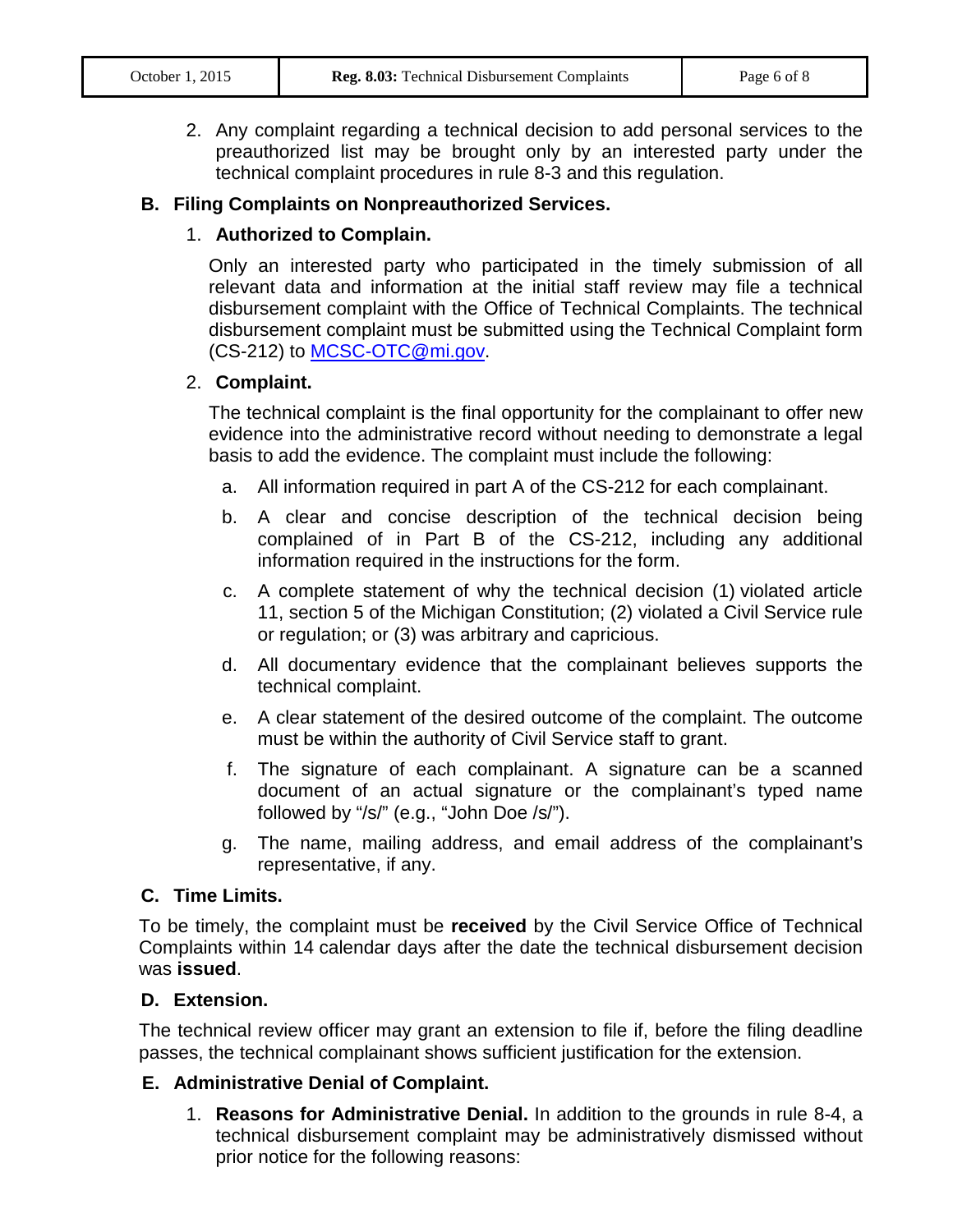- a. The complaint fails to set forth allegations with sufficient particularity to permit review.
- b. The complaint involves one or more of the following actions, decisions, and matters that are not subject to review:
	- (1) Michigan Civil Service Commission rules.
	- (2) Civil Service regulations, standards, and procedures.
- c. The complaint fails for other good and sufficient reason to warrant further review.

#### **F. Technical Review Decisions.**

- 1. **Technical Review Process.** A technical review officer is not authorized to conduct a hearing, but may meet with the complainant or other interested parties to discuss the complaint. Decisions of the technical review officer shall be based on the technical expertise of the technical review officer and a *de novo* review of all submissions of interested parties, agency records, and Civil Service rules and regulations.
- 2. **Decision of the Technical Review Officer.** The decision of a technical review officer shall contain notice of the right of interested parties to file an application for leave to appeal to the Civil Service Commission, as provided in regulation 8.05.

#### **G. Implementing Technical Review Decisions.**

1. **Technical disbursement review.** A final technical decision on a technical disbursement complaint is effective as follows:

#### a. **Request approved***.*

- (1) If an initial Civil Service staff decision approving a request became effective under rule 7-6.3, a decision of a technical review officer also approving the request is effective immediately. The appointing authority may continue to make disbursements for the personal services until the Civil Service Commission or a court of competent jurisdiction rules otherwise.
- (2) If Civil Service staff initially denied a request, a technical review decision approving a request is effective 15 calendar days after the date the decision is issued, unless a later date is specified in the decision. An interested party intending to appeal the technical review decision to the Civil Service Commission may file a request that the State Personnel Director order the effective date of the decision stayed pending appeal. The request for a stay must be filed within 14 calendar days after the date the technical review decision is issued. The director may stay the effective date of the technical review decision pending appeal to the Commission if the director determines that (1) it is unlikely that the request meets any of the standards for approval and (2) a stay is in the best interests of the classified service.